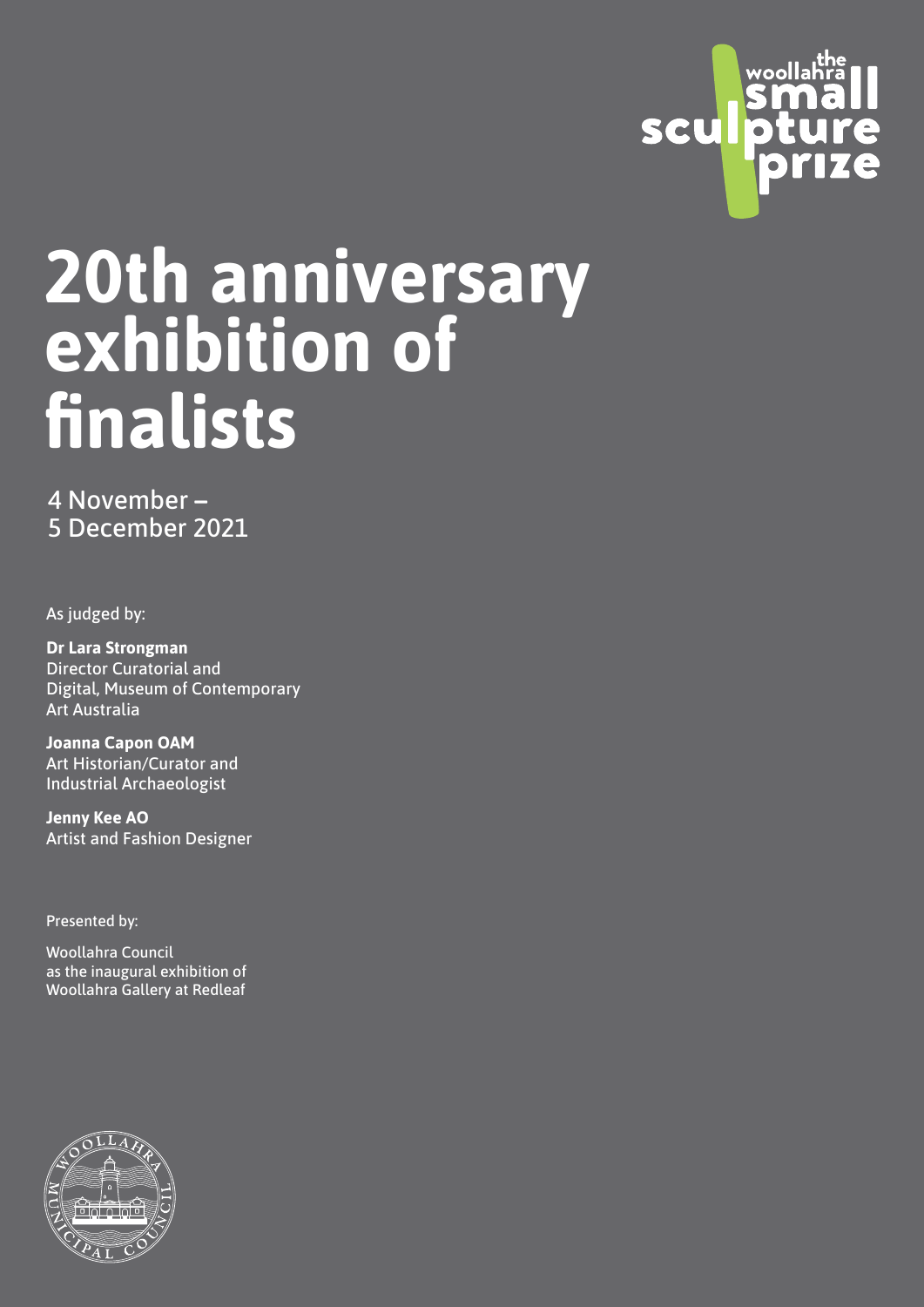

## **1. Christine Appleby** Weathered Cliff

42 x 60 x 22 cm

Hand-woven, cashmere, cotton, monofilament, silk, copper & stainless-steel wire, wool and hand-fabricated stainless-steel base

**\$875**



**2. Tamara Baillie** Identity 60 x 40 x 40 cm Sugar, lace, wood, paint

**\$800**





A Week on the Cooks River 8 x silver castings each

2 x 4 x 2 cm Special silver

**6. Clare Britton**

**\$5,000**

**7. Lisa Carrett** Banksia in Blue 19 x 12 cm

Pigment on Stoneware, Crackle Goldene Detailing

**\$450**

**8. Emma Coulter** Concentric fold 50 x 50 x 50 cm Gloss enamel on steel

**\$5,500**



# **3. Jacqueline Blight**

elements: Eucalyptus leaves, black



**9. Kate Coyne** Weight of the world on my shoulders 79 x 65 x 35 cm Sheet lead

**\$1,250**



# **5. Lauren Brincat** Butcher's Dance

Variable approx 80 x 80 x 80 cm Sail cloth, steel and repurposed driftwood from the original Elizabth Bay Marina

**\$6,000**



**10. Carol Lehrer Crawford** Rivkah

39 x 28 x 32 cm Italian scaglione alabaster on a black granite base with brass turning pin

**\$26,500**



38 x 40 x 30 cm

Found objects and recyclable bamboo, copper wire, concrete core sample with reinforcing rod, stainless steel fishing swivel

**\$2,500**



#### **4. Mechelle Bounpraseuth** My parents come from Laos, the land of condiments. Every bottle, every jar reminds me of them

30 x 40 x 10 cm Earthenware clay and glaze **\$4,500**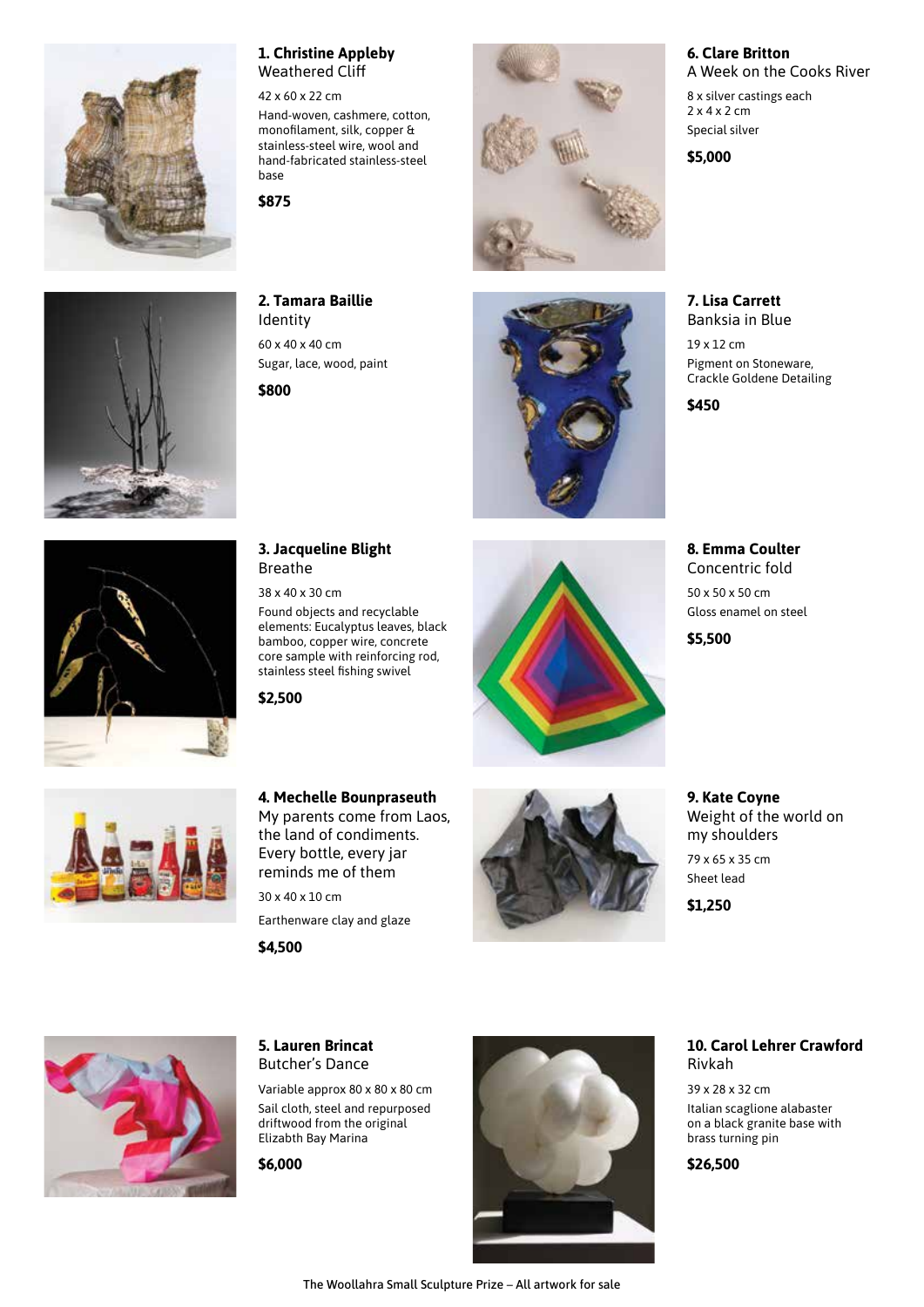

# **11. Beth Croce** Acacia Cordis

23 x 21 x 9 cm Bronze

**\$3,600**



## **16. Natalie Guy** The Weight of the Door

6.5 x 31.5 x 6.5 cm Bronze

**\$5,500**

**17. Michael Harrell**

Politics? 80 x 76 x 50 cm Fired clay, timber, LED lights, paint

**\$7,500**



White stoneware clay, marked with koala poo, macadamia nut shells, rosemary, seaweed, fruit skins, eucalyptus leaves, salt, iron oxides

and copper wire

42 x 40 x 18 cm

**12. Anne Delaney**

Love, while the planet burns

**\$1,500**



**13. Jan Downes** Still Life 12 x 70 x 55 cm Porcelain on timber base

**\$1,800**



**18. Sam Harrison** Veiled Self Portrait

19 x 25 x 37.5 cm Bronze on Steel base

**\$11,500**



**14. Ann Ferguson** Inside-outside

other clay bodies

15 x 24 x 17 cm Ceramic- structural component is stoneware clay midfired surface and colour -glaze, stains, oxides,

**\$900**



**19. Shaun Hayes** Remember to Breathe 43 x 28 x 28 cm Glazed Stoneware ceramic

**\$1,500**



**15. Jason Fitzgerald** Keeping it Together

35 x 25 x 27 cm Ceramics, stoneware and glaze

**\$3,500**



**20. Jenny Herbert-Smith** 'Brutalist Dance'

71 x 44 x 25 cm Concrete (black oxide), painted steel, acrylic and space

**\$2,000**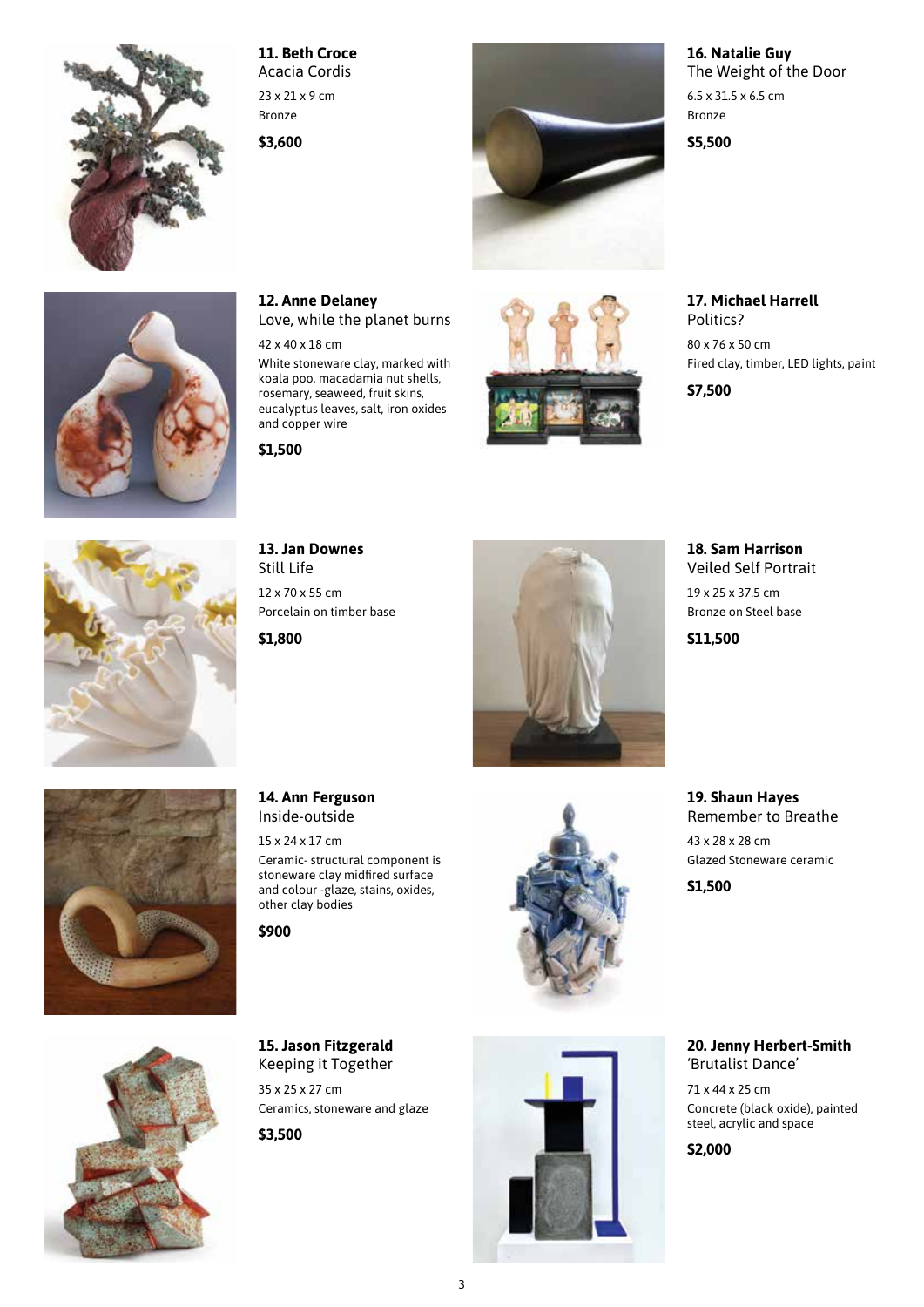

## **21. Sue Hoare** Bluebottle

30 x 28 x 24 cm Recycled plastic bottles (Discarded)

**22. Kate Howard** Remnants 48 x 56 x 40 cm

**\$1,900**

Mixed media on plastics - HDPE, LDPE and PP

**\$550**



#### **26. Maria Teresa kuczynska** Column

37 x 11 x 11 cm Porcelain 1400c, glazed

**\$12,000**

**27. Jo Lane** only child 7 x 33 x 26 cm Marble

**\$3,700**

**28. Barbara Licha Theatre** 48 x 35 x 37 cm Aluminum mesh, galvanised wire, metal mesh, plastics

**\$3,300**



**\$3,000**



**23. Cara Johnson** Hollow 38.5 x 33.5 x 13 cm Found tree guard, found silage net **\$3,180**





**24. Jules Jones** When I close my eyes ... 50 x 20 x 38 cm Brass wire; Hand dyed sisal

(cactus fibre); Polished soapstone **\$3,350**





**25. Lisa Jones** Residual #otherworld 6

60cm diameter Graphite on gesso on papier-mâché

**\$2,000**



**30. Samantha Mackie** A Reliable Source - Set in Stone #1

13 x 15 x 33 cm Reclaimed paper (encyclopedia pages) and stone plinth (hydrostone - gypsum cement)

**\$2,650**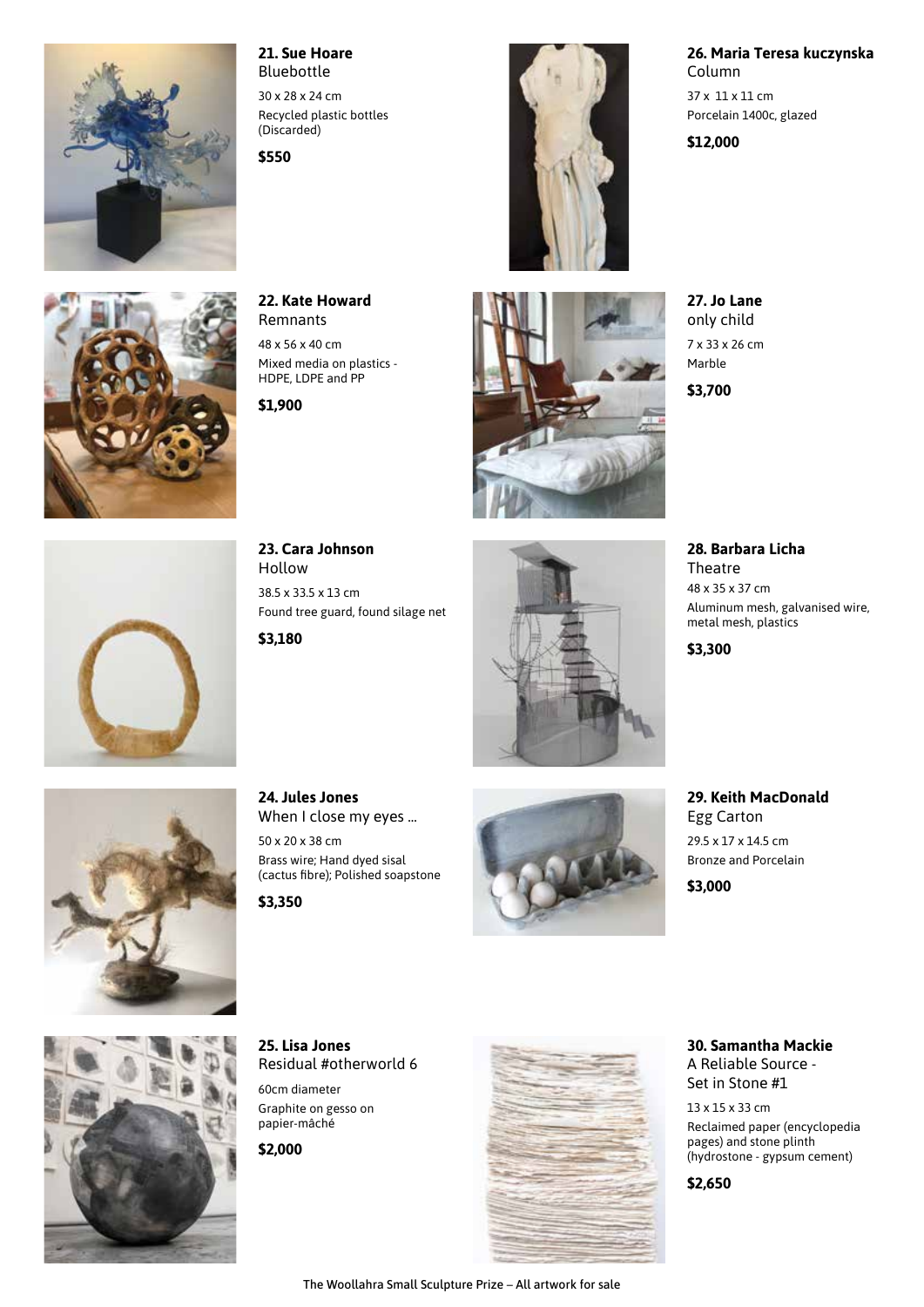

#### **31. Stuart McLachlan** Cardinal Sins

66 x 61 x 32 cm Arches watercolour paper, glue and stone

**\$12,000**



#### **36. Christina Newberry** Hybrid #1

11.5 x 11.5 x 40 cm Dried plant matter, recycled wood, recycled metal, wire, thread

**\$1,200**

**32. Lilach Mileikowski** The Procession

36 x 66 x 55 cm Stoneware clay, Porcelain slip, dry glaze, multiple firings.

**\$3,900**



**37. Denese Oates** Castaway

30 x 55 x 15 cm Copper

**\$4,000**



**33. Ray Monde** The Impossible Journey Home

41 x 40 x 12 cm Paper collage and cardboard; walnut and cherry wood

**\$1,950**



**38. Amanda Page** The Presence of Absence 30 x 80 x 20 cm

Cast aluminium with white patina on ash

**\$5,000**



**34. Elena Murgia** Courage and Fear

20 x 15 x 17 cm and 20 x 15 x 15 cm Bronze

**\$9,000 couple \$5,000 single**



**39. Michelle Perrett** Waratah Emblem 16 x 25 x 23 cm Stoneware

**\$850**



**35. Mika Nakamura-Mather** As time goes by in Tokyo

15 x 30 x 8 cm Japanese indigenous timber, transparency photo sheets, natural Japanese pigments, steel hinges

**\$1,500**



**40. Sandra Pitkin** Containment

37 x 40 x 40 cm Copper wire of 1.2 – 2.5 mm, silver brazed at each connection

**\$3,200**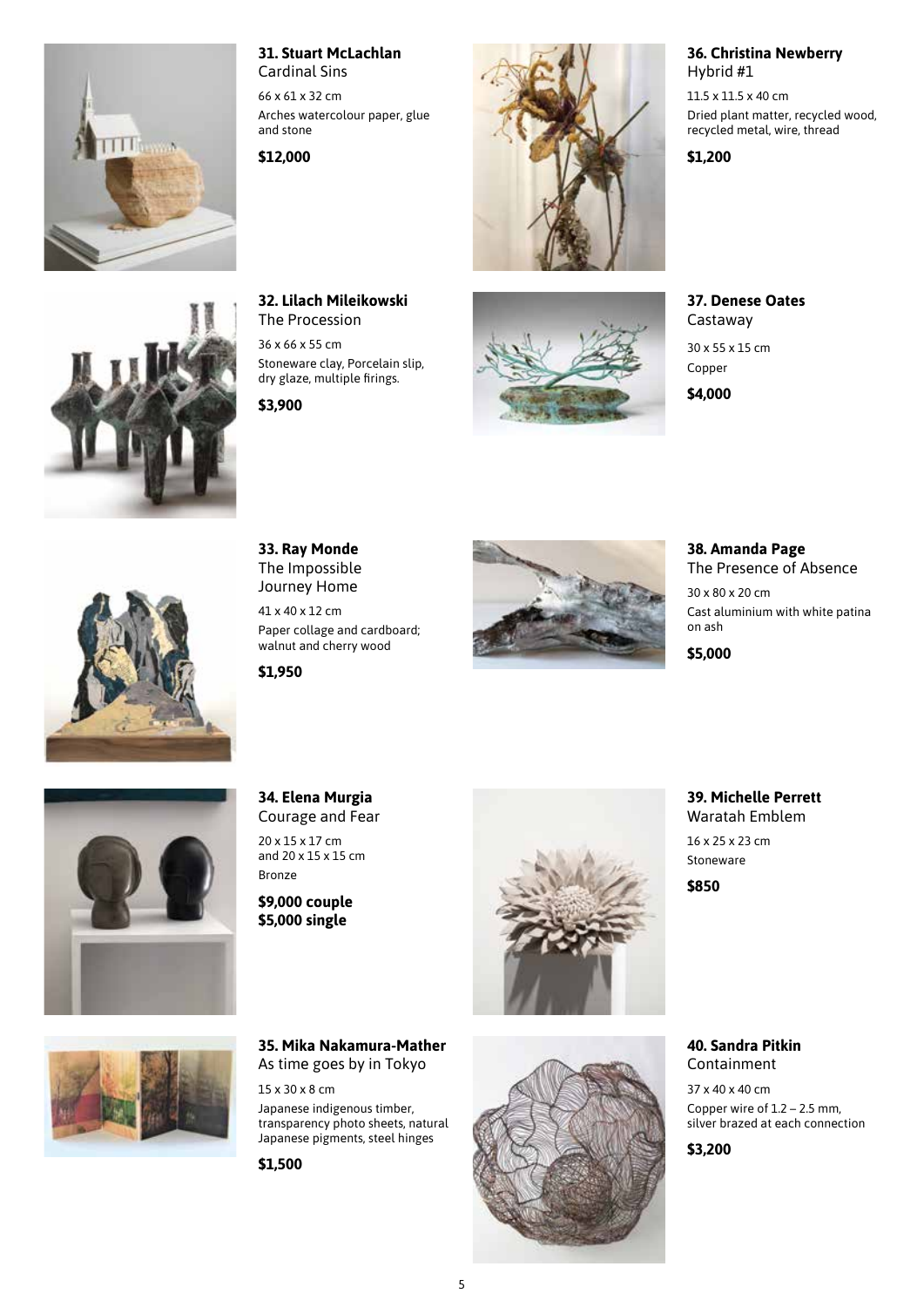

### **41. Rodney Pople** Usurped

58 x 20 x 80 cm Wood, plaster, metal, wax string, polyester

**\$8,000**



**46. Jess Taylor** Forgive the Pride, the Wandering Eye

30 x 20 x 8 cm 3D printed resin, paint, gold leaf, shells, beads

**\$1,100**

**47. Jane Theau** Folded Soul 30 x 25 x 35 cm Bronze, horsehair, cotton

**\$4,400**

**48. Diane Thompson** Morphic resonance #3 16 x 6.5 x 7 cm Wood & artificial flowers

**49. Rhonda Sharpe** Desert Woman with Mustache, Cooloman and Pretty Clothes 80 x 40 x 17 cm

Bush dyed woollen blanket embellished with wool and cotton

**\$240**



**42. Lisa Porter** MIBMO (Blue) 25 x 10 x 10 cm

Bisque porcelain, paint

**\$950**





**43. Caroline Rothwell** Faucet Palm 72 x 52 x 28 cm Hydrostone, stainless steel, canvas, paint, epoxy glass, hardware

**\$14,000**





**44. Patricia Smart** I am Australia 50 x 50 x 30 cm Earthenware clay and Glaze

**\$10,000**



**50. Debbey Watson** Ruminations I 26 x 56 x 24 cm Ceramic **\$1,200**

**\$2,200**

**45. Scotty So** China Mask/ Incense Holder, Peony, No2

16 x 9 x 8 cm Gold, Clear Glaze and Qihua Glaze on Porcelain, Wormwood

**\$3,200**

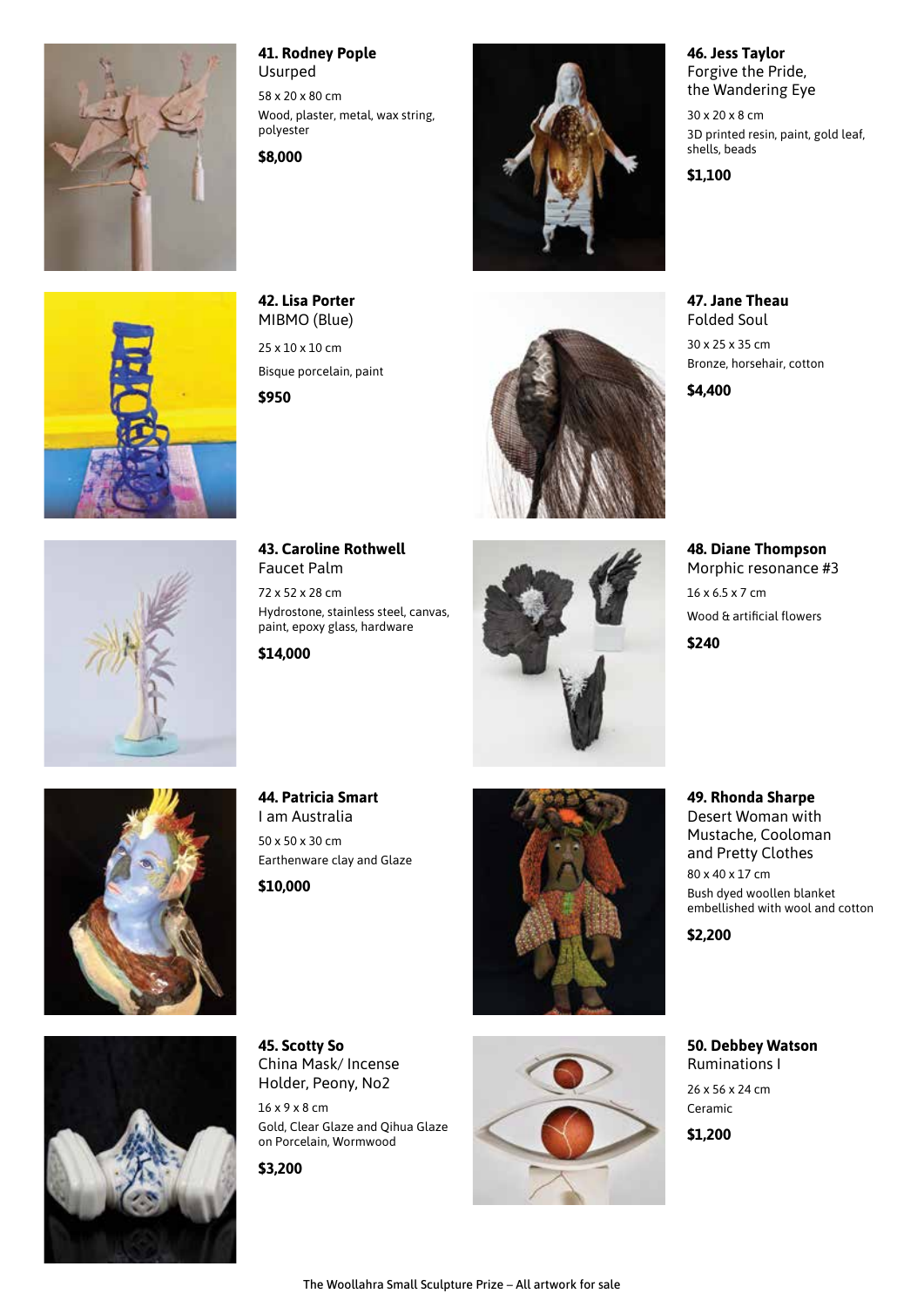

**51. David Wood** Bombora 15 x 36 x 6 Glass, metal.

**\$750**



**52. Caroline Wright** Knitted Gem

13 x 16 cm Ceramic

**\$450**

# Vote for your favourite entry in The Viewers' Choice Award

Vote in person or online at sculptureprize.woollahra.nsw.gov.au

Woollahra Council would like to thank the following **20th Anniversary exhibition sponsors and supporters:**

**Principal Sponsor**



**Gold Sponsors**

merivale

**John Symond AM** 

D'LEANNE LEWIS Laing + Simmons Double Bay

**Silver Sponsors**

CATALINA



**2021 Prizes**

**The Woollahra Small Sculpture Prize: an acquisitive award of \$25,000**

**The Special Commendation: a non-acquisitive award of \$2,000**

**The Mayor's Award: a non-acquisitive award of \$1,000**

**The Viewers' Choice: a non-acquisitive award of \$1,000**

Visit the Woollahra Small Sculpture Prize 20th Anniversary Acquisition Exhibition on Level G to view the previous 19 acquisitive award winners.

To purchase the available works please visit the Store at **woollahragallery.com.au**